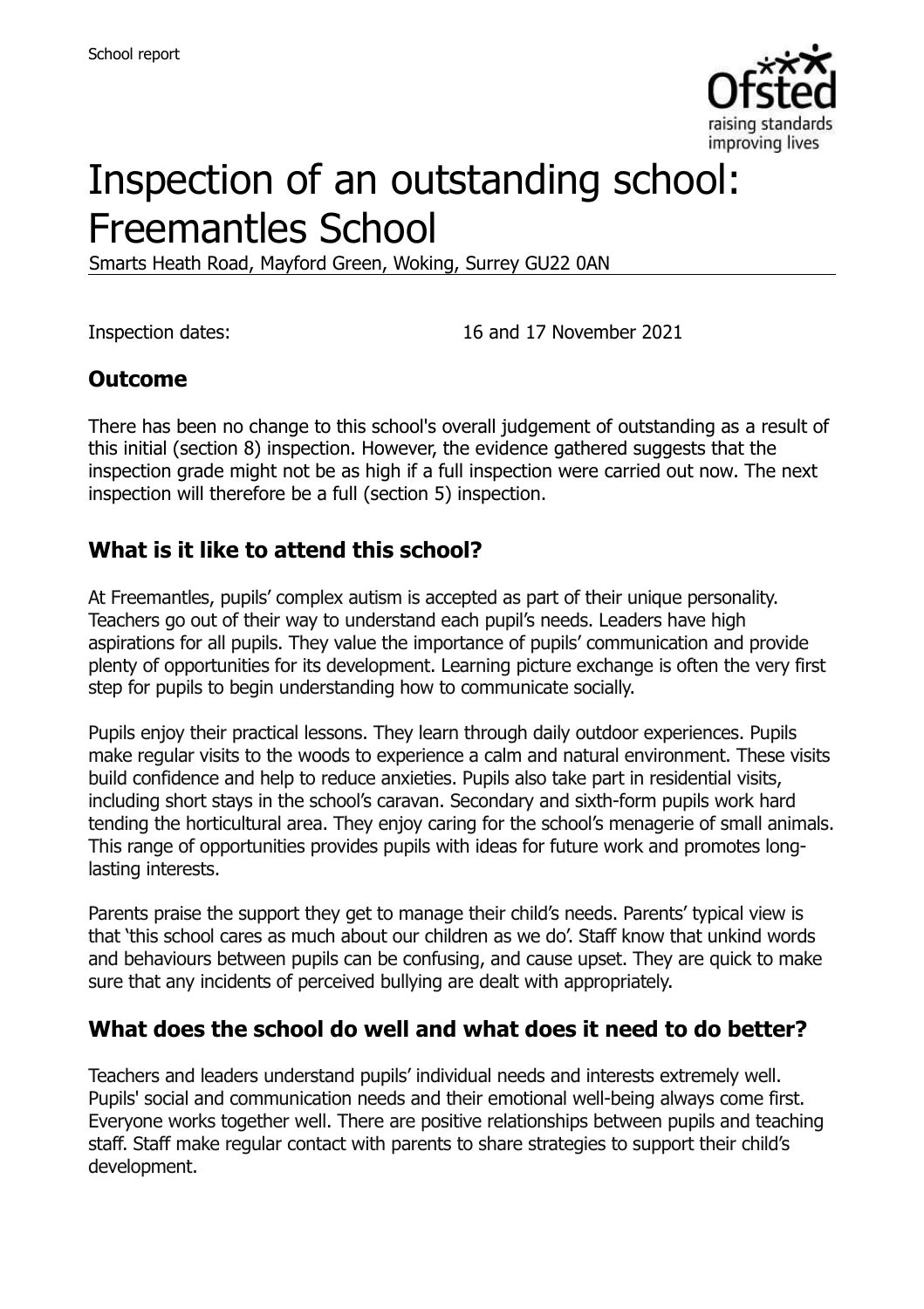

Leaders have designed the curriculum to be rich in experiences. It aims to develop confidence and prepare pupils for their future. Pupils have many opportunities to be out and about in the community. They learn to express themselves through real-life tasks, for example by visiting the bakery or working in the school's café. These activities help pupils to develop an understanding of the world beyond school.

Right from the start of their Reception year, children begin learning how to communicate through picture exchange. Reception children settle quickly into school routines. At key times, they work individually with a member of staff, building their stamina for learning. They learn to sit with others and they like using the outdoor area to explore. The early years curriculum continues into Year 1. Here, and throughout the school, pupils develop their enjoyment of using language. They listen to stories, joining in the repeated sentences of traditional tales. Pupils pay attention to the sensory objects that teachers use to support understanding. They also like finding information that supports their interests.

Teachers are highly skilled in developing pupils' communication and reading. They follow clear plans to support pupils to understand different texts. These include signs, lists and books, as appropriate to each pupil's understanding. Teachers' effective use of assessment helps them to decide upon the next steps in learning.

The school offers many opportunities for pupils to become independent communicators. This helps them to be well prepared for their next steps in education. Teachers support students in the sixth form to take part in interesting work placements. Together, they consider sensible choices of college placement. Staff help students to develop as many independent living skills as possible.

Mathematics is at the forefront of leaders' current work to develop the curriculum. Wellplanned approaches help key stage 1 pupils to use practical resources to build an early understanding of number. The outside classroom areas offer many opportunities for primary pupils to practise counting. The mathematics curriculum does not help all pupils to build upon what they already know and can do. Some teachers do not have enough guidance to identify pupils' next steps. In key stage 4 and in the sixth form, accredited courses provide useful direction for teaching mathematics. Although leaders' work to improve the mathematics curriculum is under way, it is at an early stage of implementation.

Pupils like their teachers and they are attentive during whole-class sessions. Lessons are carefully structured to support pupils with positive learning behaviours. Staff are well trained to manage pupils so that lesson time remains focused. The behaviours of a minority of pupils can sometimes be especially challenging. Where they are needed, well-prepared plans identify strategies that aim to de-escalate incidents.

Staff are proud to be part of the school and the majority of them commend their leaders' expertise and efforts. Some staff feel that leaders do not help them to perform their roles well. Leaders are working with staff to reduce teachers' workloads and they have removed some specific responsibilities. However, there is some ongoing anxiety about workloads and managing pupils' needs.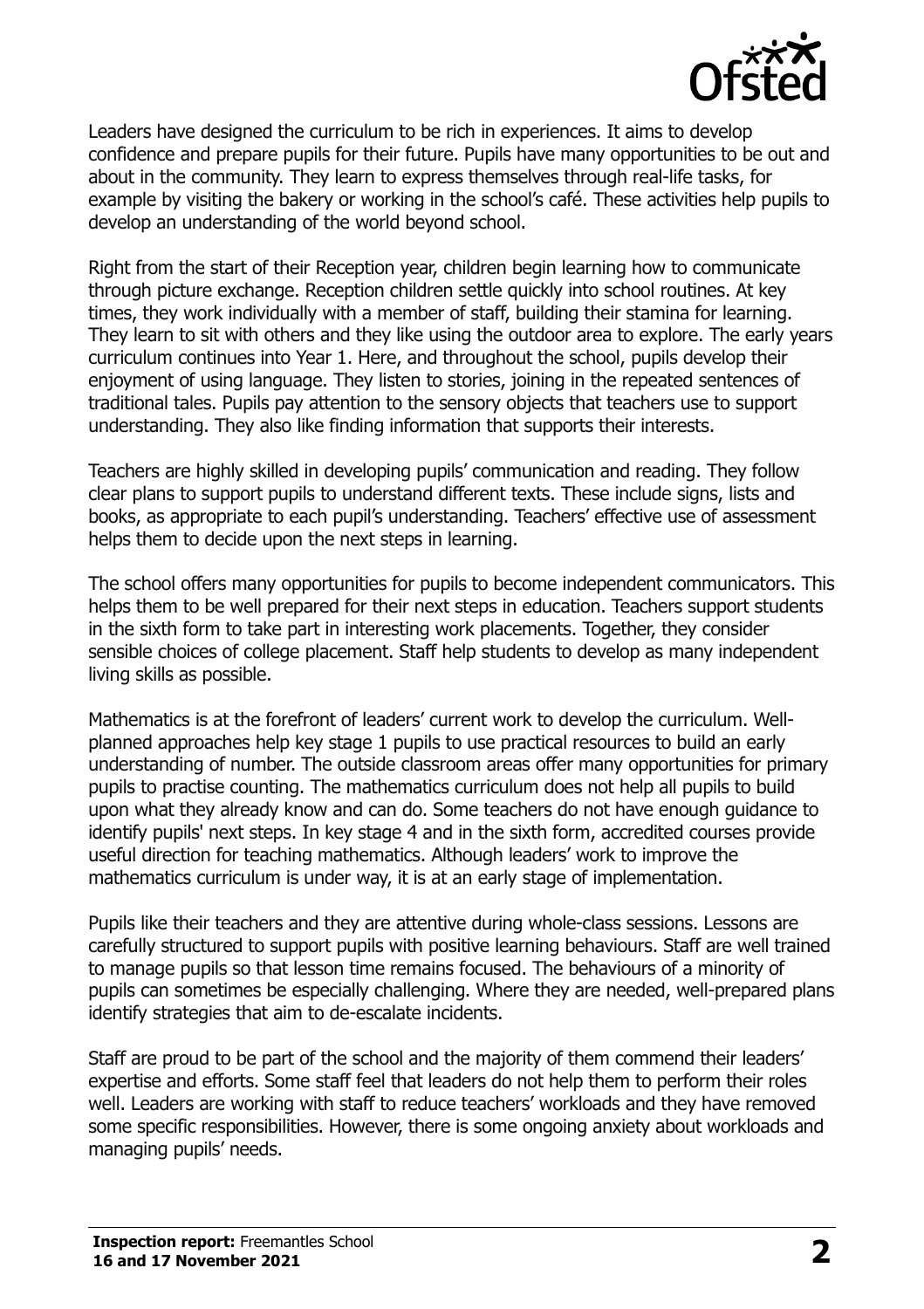

# **Safeguarding**

The arrangements for safeguarding are effective.

Leaders have robust systems in place to keep pupils safe from harm. Leaders make sure that all staff know their safeguarding responsibilities. They recognise and report any signs of concern quickly. Leaders take all reports seriously and have clear procedures in place for referrals.

Staff appreciate that some of their pupils face specific risks. The school advocates strongly for its vulnerable pupils to have the support they need. Leaders have thought carefully about tackling concerns over potential peer-on-peer abuse. They have included this aspect in their staff training. They know, too, that the internet brings particular threats.

## **What does the school need to do to improve?**

#### **(Information for the school and appropriate authority)**

- Not all teachers have a secure understanding of every subject and course they teach. This is particularly the case in mathematics. This means that some pupils are not building on their previous knowledge. Leaders should strengthen curriculum planning by identifying the key mathematical concepts that pupils need to know, and by sequencing the steps that support pupils to know, understand and be able to do more.
- During this inspection, some of the school's staff expressed concerns about the level of professional training they receive to understand how to meet pupils' special educational needs and manage their behaviours. There are also some concerns about workload. Leaders need to provide timely training and professional development where it is needed. They need to address workload concerns where this is causing anxiety.

# **Background**

When we have judged a school to be outstanding, we will then normally go into the school about once every four years to confirm that the school remains outstanding. This is called a section 8 inspection of a good or outstanding school, because it is carried out under section 8 of the Education Act 2005. We do not give graded judgements on a section 8 inspection. However, if we find evidence that a school would now receive a higher or lower grade, then the next inspection will be a section 5 inspection. Usually this is within one to two years of the date of the section 8 inspection. If we have serious concerns about safeguarding, behaviour or the quality of education, we will deem the section 8 inspection as a section 5 inspection immediately.

This is the first section 8 inspection since we judged the school to be outstanding in November 2016.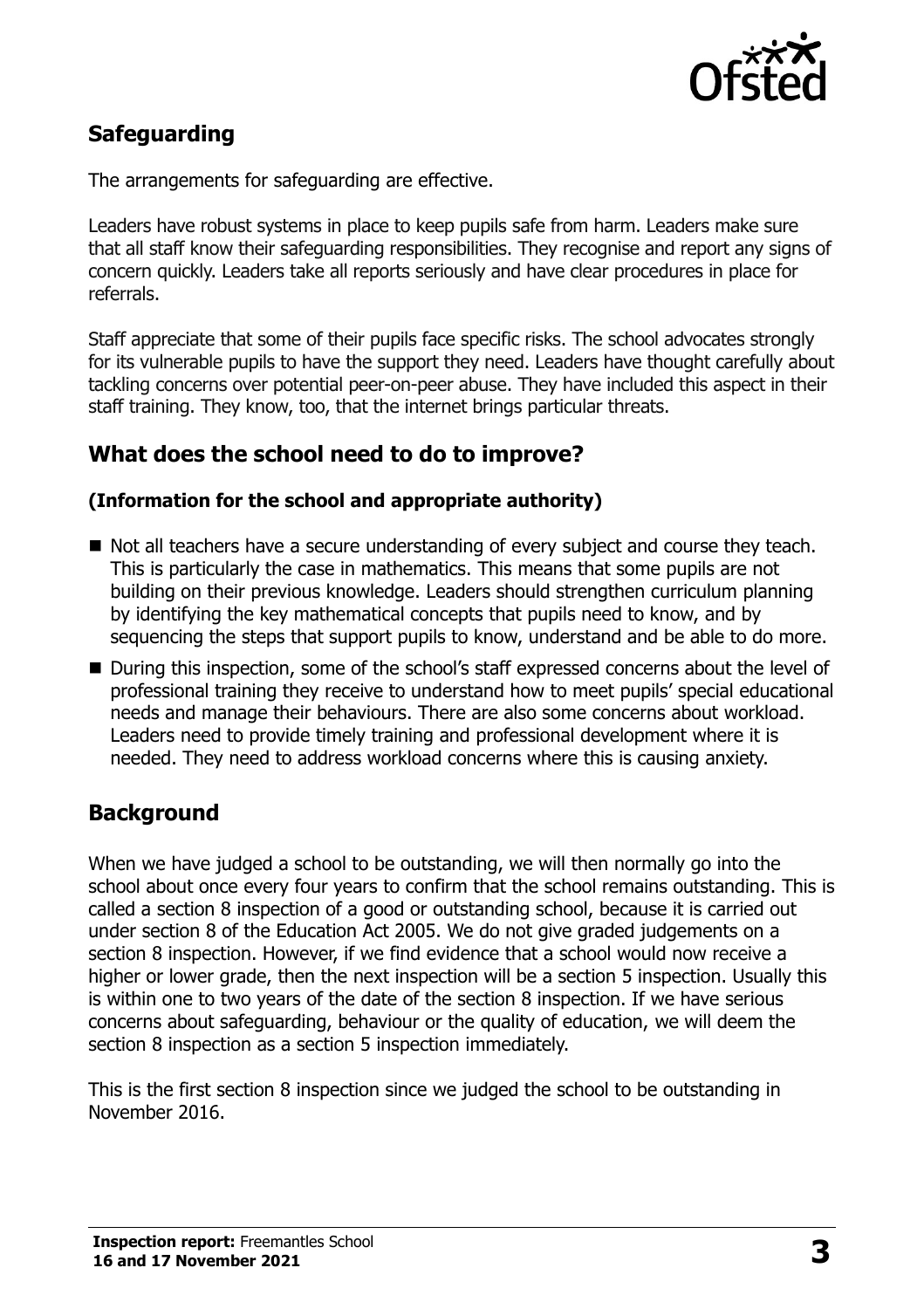

## **How can I feed back my views?**

You can use [Ofsted Parent View](https://parentview.ofsted.gov.uk/) to give Ofsted your opinion on your child's school, or to find out what other parents and carers think. We use information from Ofsted Parent View when deciding which schools to inspect, when to inspect them and as part of their inspection.

The Department for Education has further [guidance](http://www.gov.uk/complain-about-school) on how to complain about a school.

If you are the school and you are not happy with the inspection or the report, you can [complain to Ofsted.](https://www.gov.uk/complain-ofsted-report)

#### **Further information**

You can search for [published performance information](http://www.compare-school-performance.service.gov.uk/) about the school.

In the report, ['disadvantaged pupils'](http://www.gov.uk/guidance/pupil-premium-information-for-schools-and-alternative-provision-settings) refers to those pupils who attract government pupil premium funding: pupils claiming free school meals at any point in the last six years and pupils in care or who left care through adoption or another formal route.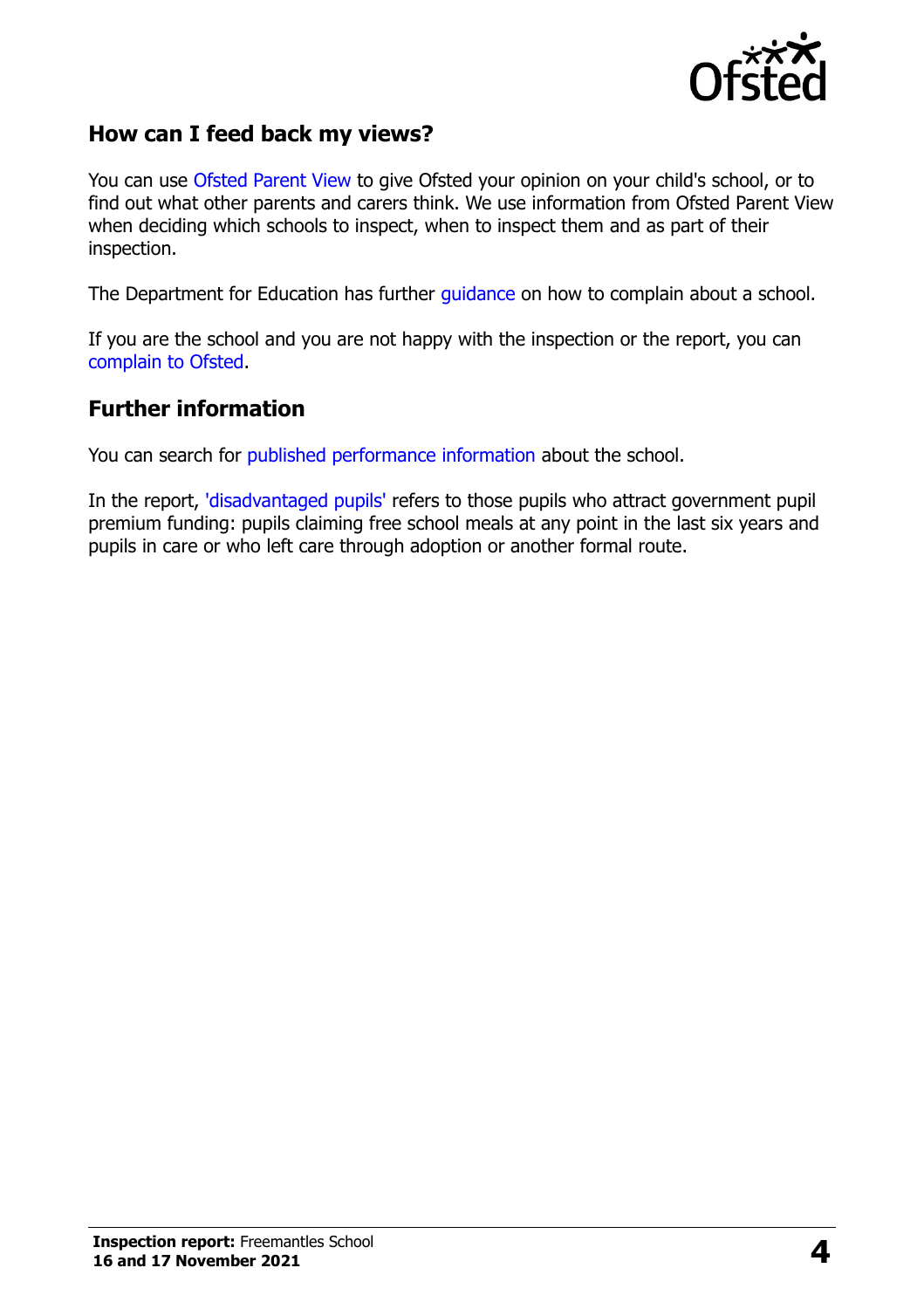

# **School details**

| Unique reference number                            | 125477                                                              |
|----------------------------------------------------|---------------------------------------------------------------------|
| <b>Local authority</b>                             | Surrey                                                              |
| <b>Inspection number</b>                           | 10200311                                                            |
| <b>Type of school</b>                              | Special                                                             |
| <b>School category</b>                             | Community special                                                   |
| Age range of pupils                                | 4 to 19                                                             |
| <b>Gender of pupils</b>                            | Mixed                                                               |
| <b>Gender of pupils in sixth-form</b><br>provision | Mixed                                                               |
| Number of pupils on the school roll                | 202                                                                 |
| Of which, number on roll in the sixth<br>form      | 25                                                                  |
| <b>Appropriate authority</b>                       | The governing body                                                  |
| <b>Chair of governing body</b>                     | David Vaughan                                                       |
| <b>Headteacher</b>                                 | <b>Justin Price</b>                                                 |
| Website                                            | www.freemantles.surrey.sch.uk                                       |
| Date of previous inspection                        | 2 and 3 November 2016, under section 8 of<br>the Education Act 2005 |

## **Information about this school**

- Freemantles Special School caters for pupils between the ages of four and 19 years who have complex social communication needs and/or autistic spectrum conditions.
- All pupils have an education, health and care plan.
- $\blacksquare$  At the time of the inspection, there were two classes in each year group up to Year 7, and one class in Years 8 to 11. The school is growing in size so that, over time, there will be two classes of 9 pupils in each year group.
- $\blacksquare$  The school is not currently using any alternative providers.
- The school is commissioned by Surrey County Council to run an outreach service for pupils with autism in mainstream schools. Currently, the outreach service is supporting nearly 1,000 pupils in Surrey schools.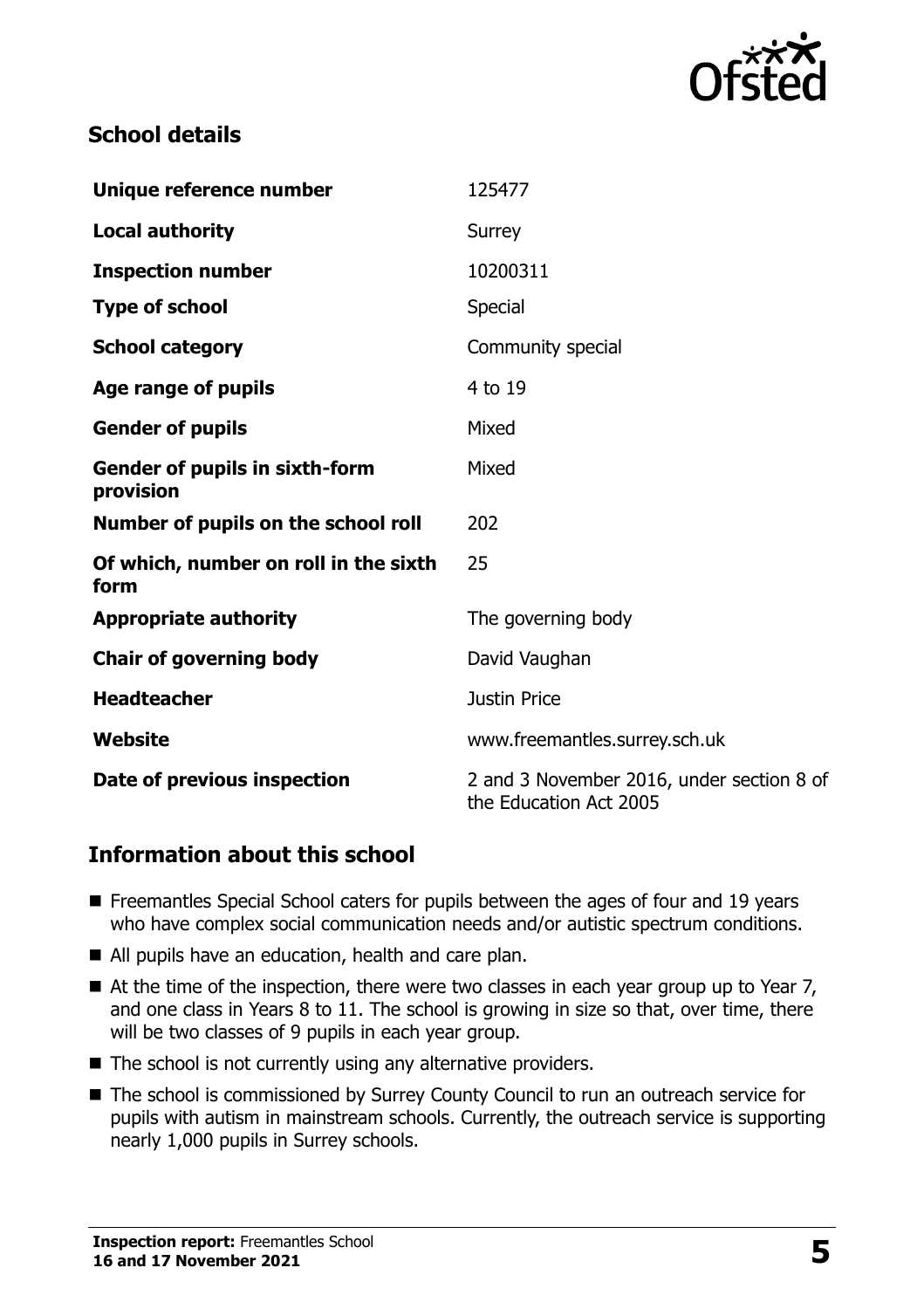

# **Information about this inspection**

- This was the first routine inspection of the school since the COVID-19 pandemic began. Inspectors discussed the impact of the pandemic with the school and have taken that into account in their evaluation.
- Inspectors held discussions with the headteacher, senior leaders, teachers, the school's improvement partner and members of the governing body, including the chair. These discussions considered the quality of education, the wider experiences of pupils at the school, aspects of pupils' behaviour and leadership and management. An inspector also met a group of parents and spoke by telephone with the school improvement partner.
- **Inspectors carried out deep dives in the following subjects: communication and reading,** mathematics, and personal, social and health education. Each deep dive included discussions with subject leaders and teachers, lesson visits with leaders, and meeting pupils as we visited lessons and looked at their work. Inspectors also met a group of post-16 students considering their destinations when they leave the school.
- Inspectors evaluated the 103 responses to the online Parent View questionnaire. Account was taken of the 137 staff questionnaires that were completed, and 23 pupils' questionnaire responses.
- Inspectors spoke with staff, governors and parents about how the school keeps pupils safe. An inspector examined the single central record of the checks undertaken to make sure that staff are suitable to work in school. Inspectors reviewed the school's safeguarding policy and procedures.

#### **Inspection team**

Linda Jacobs, lead inspector Ofsted Inspector

Emma Phillips **Emma Phillips Contract Contract Phillips Ofsted Inspector**